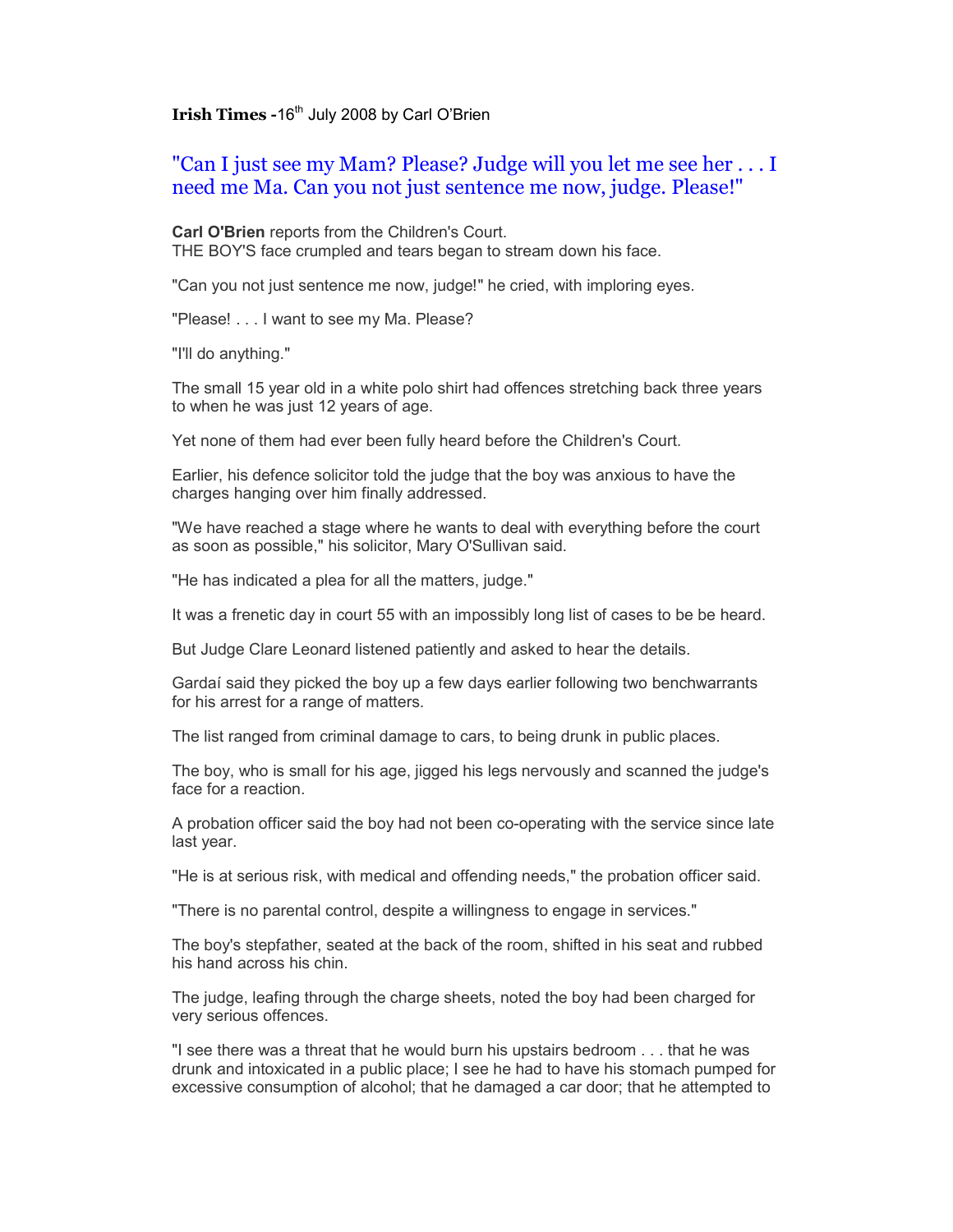get into it; criminal damage to another car; benchwarrants on all those charges . . . so, we're not in a happy place, are we?"

Judge Leonard paused.

"I'll have to put all these matters in for one day . . . "

The boy suddenly interrupted. "Can you not just sentence me now, judge?" he howled.

"Please!"

The boy writhed around on the bench and buried his face under his arm.

"I want to see me Ma!

"Can I please!"

His defence solicitor pointed out that the boy would be sixteen years old shortly.

This meant he could end up in St Patrick's Institution rather than a correctional school which would be in a position to give much more structured support.

"Please, judge! My heart, it's beating, my heart," the boy cried again.

The judge interrupted and said an ambulance should be called.

"I don't need an ambulance!" the boy cried, again.

"Can I just see my Mam? Please? Judge will you let me see her . . . I need me Ma."

Judge Leonard adjourned the case, discussing the matters in private with the boy's counsel, gardaí and probation officers.

After twenty minutes the case was readjourned.

The boy, who had refused to get into the ambulance, was still upset and wiped his glassy eyes.

Judge Leonard told him he would be brought to hospital for a check-up and then on to Trinity House, a detention school, where he would spent two and a half months.

"You've been very upset.

"I want to make sure you're well . . . A garda will visit your mother and let her know that you're all right.

"In Trinity House a probation officer will assist you, set things up for you on how to live and look after your health."

The boy, still crying, said he would do anything if he was allowed to see his mother,

"She can visit you. You have a list of charge sheets - you'll be back before the court in September on them.

"You'll be put on probation and when you're out . . . things will be set up for you," she said hopefully.